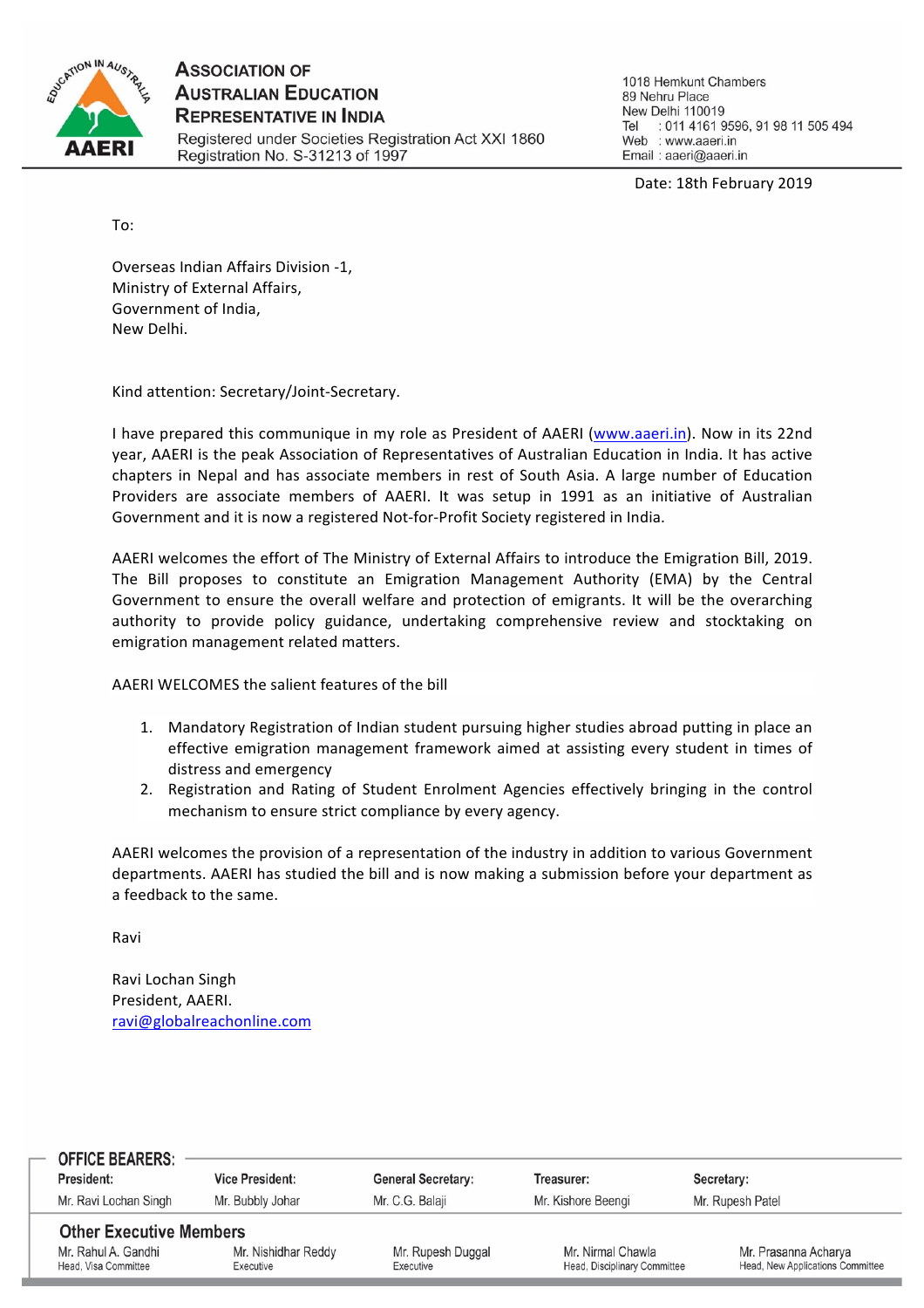# AAERI's Submission/Recommendation to Emigration Bill, 2019

AAERI (Association of Australian Education Representatives in India) (www.aaeri.in) welcomes MEA's Emigration Bill 2019. We believe that effective regulation is necessary to protect the interest of the students.

It is encouraging to note the formation of Bureau of Emigration Administration to effectively

- *a) Coordinate and obtain reports from Diplomatic Missions*
- b) Coordinate with stake holders like the Immigration departments periodically
- *c) Register, Monitor and regulate Education consultancies and recruitment agencies*
- d) Collect details, digitize records of students and agencies
- *e*) Blacklist fraudulent agencies, maintain the database and share the same with all stake holders to ensure *compliance*

Draft Emigration Bill, 2019 as "General Functions of BEA": "Encourage self-regulation amongst the recruitment agencies and enrolment agencies;". AAERI, supported by Australian High Commission in India, pioneered this vision of self-regulation amongst Australian Education Representatives and other stake holders in 1996.

### **About AAERI**

AAERI (Association of Australian Education Representations in India) is a non-profit society registered in India that was set up through an initiative of Australian High Commission, New Delhi in 1996. The goal for this *initiative* was to encourage self-regulation and enabling best practices amongst Education Representatives who work with Australian Universities.

Enrolment agencies are invited to become registered members of AAERI provided

- *a) They clear a third party integrity check on their conduct, financial status etc.*
- b) Represent only recognized Institutions of Australia for student recruitment.
- *c*) Staff of the agency clear a knowledge-based certification test.

In addition to acting as a bridge between education agencies and the compliance teams of the Australian Government, AAERI has also served as a bridge between Indian Government departments and Australian Institutions in the past. In 2009-10, when certain developments affected the "education" relationship between India and Australia, AAERI worked jointly with Indian High Commission in Australia and Indian Consulates in Melbourne and Sydney. AAERI has also worked for recognition of Australian qualifications and has presented before the Ministry of HRD and other departments of the Government of India. Even currently we have issued advisories indicating the type of programs that are not recognized by Association of Indian Universities to ensure that the students being counselled have proper information. A disciplinary committee within AAERI monitors erroneous advertising by members.

#### **Industry Insights:**

To be more effective, we sincerely request BEA to collect maximum marketing insight from as many stakeholders as possible before the final version of the bill is drafted.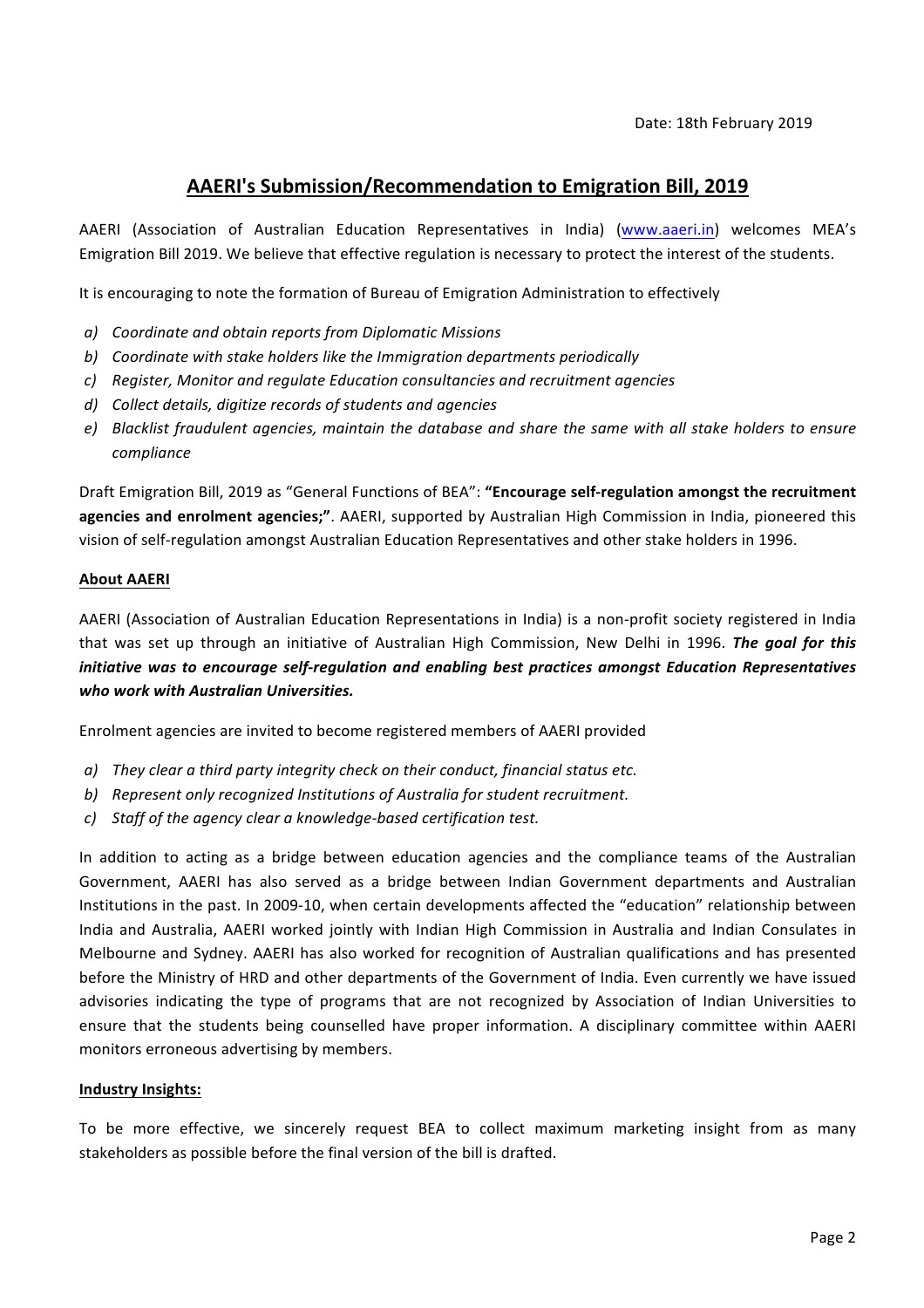- 1. Immigration departments of Destination countries are currently the only regulatory body which monitors the ideal Dos and Don'ts to protect the interest of the student.
- 2. Immigration departments are normally supported by Peak Industry bodies like AAERI for Australia, AIRC for USA etc. who acts as a catalyst between the student, University and the Immigration department having a wealth of insight about the market.
- 3. An effective Emigration Bill would open the doors for these Immigration departments to throw light on the happenings and difficulties faced by Indian students in their soil and the root cause / wrong information provided to the students in Indian soil. Most of the Immigration departments of destination countries would report instance of wrongdoing; if appropriate mechanism in place to act against fraud.
- 4. In general a Qualified and registered Education Consultant does not charge any service fees from the student. FREE SERVICE in itself eliminates or nullifies the possibilities of unethical activities. Even when a service fee is required to be charged it should be nominal and within a set guideline and publicly advertised on the agency's website.
- 5. According to our observation, majority of Unethical operators focus on Work-Permits and migration services, Tourist/visitor visa as these attract individuals who want to go abroad desperately for their livelihood and would often be prepared to take shortcuts. To these agencies offering Education Counselling is just an additional source of income. Thus, a differentiation between migration agents, manpower agents and genuine Education Counsellors is required. As per regulations in place, all contracted University Representatives are listed on University websites and as indicated already, offer the services for free to students or within a fixed and publicly notified nominal fee only.

## **Our Recommendations:**

## Recommendation regarding greater consultation with the Industry Peak bodies and Immigration **Departments**

Identifying good behavior / Bad behavior and possible signs of Ethical OR Unethical agency is most important to strengthen the bill and regulation framework. Immigration departments of Destination countries and Majority of Peak industry bodies like AAERI, AIRC have a wealth of insights about the market. Please capitalize their knowledge by inviting their feedback.

AAERI is desirous to provide all necessary support in this regard by establishing meeting with Peak bodies, Immigration departments, Enrolment agencies and other stake holders.

## **Recommendation regarding Capping OR Banning Cash transaction:**

The first yardstick towards monitoring is restricting cash transactions to bring in more accountability from the agencies. Most of AAERI members are paid by Universities and they do not charge the students. Even when they have to levy a service charge, it is within a publicly advertised nominal schedule of fee.

#### **Recommendation regarding Differentiate High risk Agencies and Low risk agencies**

Thanks for differentiating and indicating us as Enrollment Agency and not coupling with recruitment agency or travel agency.

Encouraging genuine agencies and restricting/punishing non genuine one is important. So identifying Low Risk category of Agencies and possibly High risk category of Agencies should be first step of the process. Whole process should be hassle free for genuine agencies.